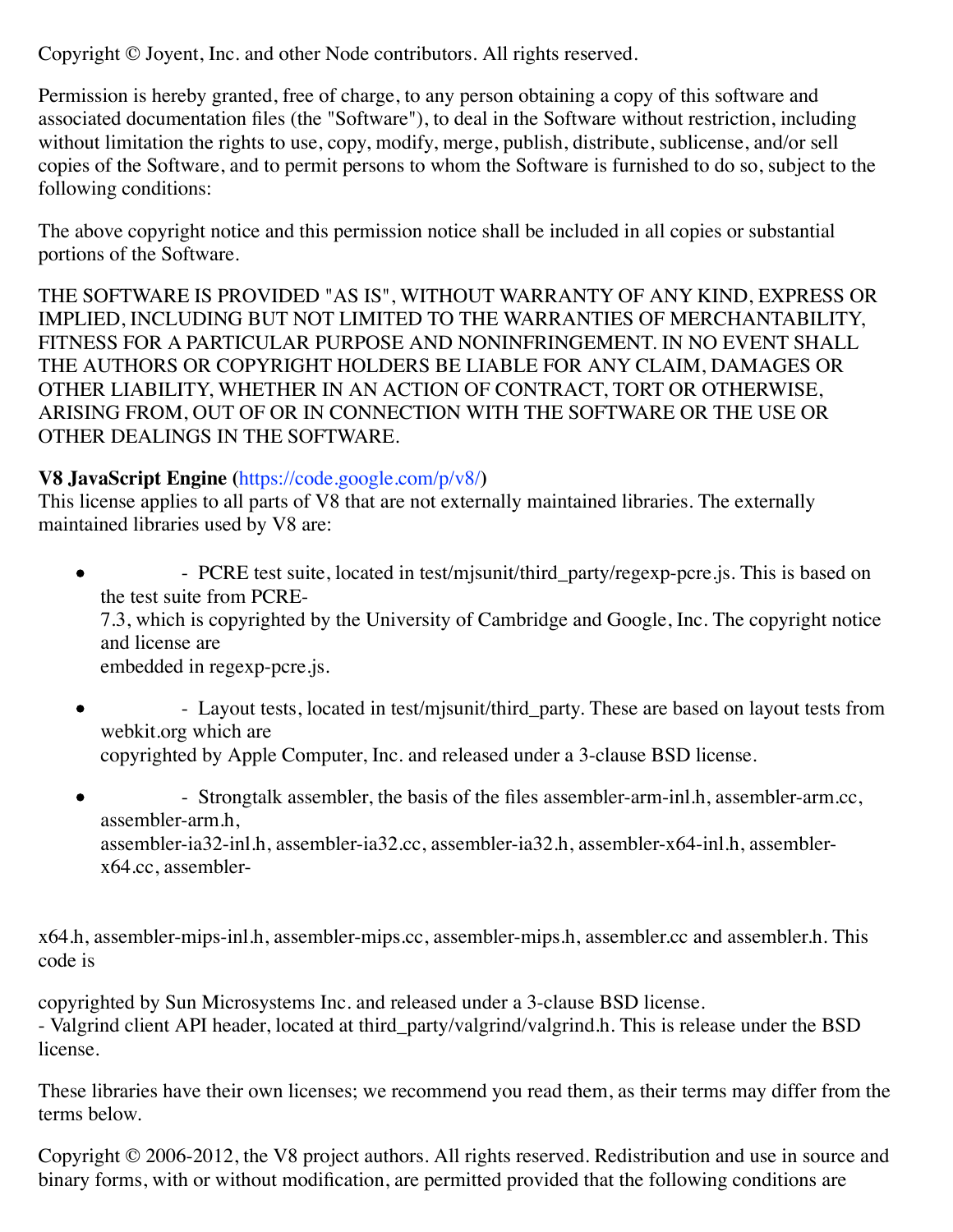met:

- Redistributions of source code must retain the above copyright notice, this list of conditions and the following disclaimer.
- Redistributions in binary form must reproduce the above copyright notice, this list of conditions and the following disclaimer in the documentation and/or other materials provided with the distribution.
- Neither the name of Google Inc. nor the names of its contributors may be used to endorse or promote

products derived from this software without specific prior written permission. THIS SOFTWARE IS PROVIDED BY THE COPYRIGHT HOLDERS AND CONTRIBUTORS "AS IS" AND ANY EXPRESS OR IMPLIED WARRANTIES, INCLUDING, BUT NOT LIMITED TO, THE IMPLIED WARRANTIES OF MERCHANTABILITY AND FITNESS FOR A PARTICULAR PURPOSE ARE DISCLAIMED. IN NO EVENT SHALL THE COPYRIGHT OWNER OR CONTRIBUTORS BE LIABLE FOR ANY DIRECT, INDIRECT, INCIDENTAL, SPECIAL, EXEMPLARY, OR CONSEQUENTIAL DAMAGES (INCLUDING, BUT NOT LIMITED TO, PROCUREMENT OF SUBSTITUTE GOODS OR SERVICES; LOSS OF USE, DATA, OR PROFITS; OR BUSINESS INTERRUPTION) HOWEVER CAUSED AND ON ANY THEORY OF LIABILITY, WHETHER IN CONTRACT, STRICT LIABILITY, OR TORT (INCLUDING NEGLIGENCE OR OTHERWISE) ARISING IN ANY WAY OUT OF THE USE OF THIS SOFTWARE, EVEN IF ADVISED OF THE POSSIBILITY OF SUCH DAMAGE. **C-Ares (**http://c-ares.haxx.se/**)**

Copyright © 1998 by the Massachusetts Institute of Technology.

Permission to use, copy, modify, and distribute this software and its documentation for any purpose and without fee is hereby granted, provided that the above copyright notice appear in all copies and that both that copyright notice and this permission notice appear in supporting documentation, and that the name of M.I.T. not be used in advertising or publicity pertaining to distribution of the software without specific, written prior permission.

M.I.T. makes no representations about the suitability of this software for any purpose. It is provided "as is" without express or implied warranty.

# **OpenSSL (**http://openssl.org**)**

See full text of the OpenSSL License, below.

**HTTP Parser (**https://github.com/joyent/http-parser**)**

http\_parser.c is based on src/http/ngx\_http\_parse.c from NGINX copyright Igor Sysoev. Additional changes are licensed under the same terms as NGINX and copyright Joyent, Inc. and other Node contributors. All rights reserved.

Permission is hereby granted, free of charge, to any person obtaining a copy of this software and associated documentation files (the "Software"), to deal in the Software without restriction, including without limitation the rights to use, copy, modify, merge, publish, distribute, sublicense, and/or sell copies of the Software, and to permit persons to whom the Software is furnished to do so, subject to the following conditions:

The above copyright notice and this permission notice shall be included in all copies or substantial portions of the Software.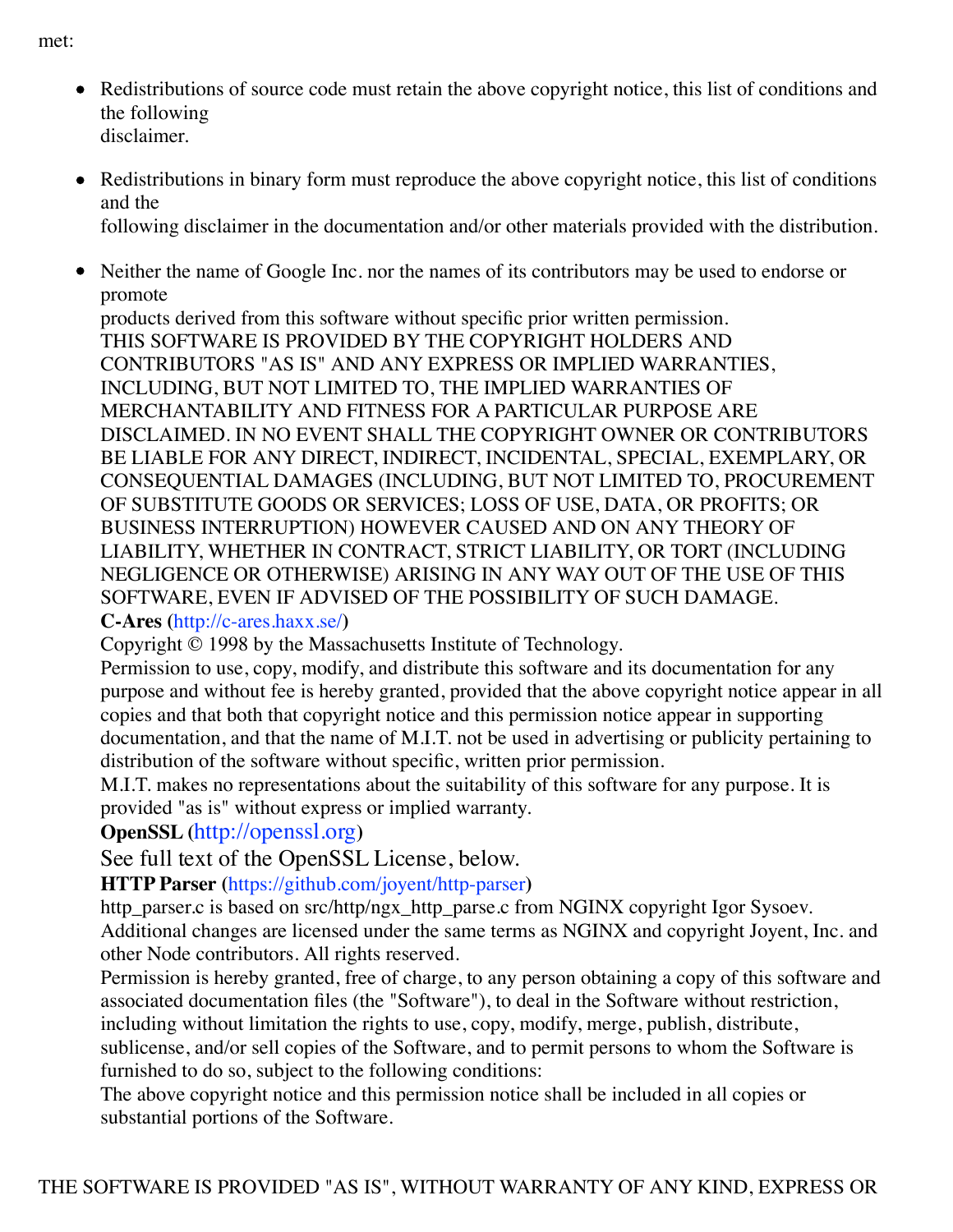IMPLIED, INCLUDING BUT NOT LIMITED TO THE WARRANTIES OF MERCHANTABILITY, FITNESS FOR A PARTICULAR PURPOSE AND NONINFRINGEMENT. IN NO EVENT SHALL THE AUTHORS OR COPYRIGHT HOLDERS BE LIABLE FOR ANY CLAIM, DAMAGES OR OTHER LIABILITY, WHETHER IN AN ACTION OF CONTRACT, TORT OR OTHERWISE, ARISING FROM, OUT OF OR IN CONNECTION WITH THE SOFTWARE OR THE USE OR OTHER DEALINGS IN THE SOFTWARE.

**Closure Linter (**https://code.google.com/p/closure-linter/**)** Copyright © 2007, Google Inc. All rights reserved.

Redistribution and use in source and binary forms, with or without modification, are permitted provided that the following conditions are met:

- Redistributions of source code must retain the above copyright notice, this list of conditions and the following disclaimer.
- Redistributions in binary form must reproduce the above copyright notice, this list of conditions and the following disclaimer in the documentation and/or other materials provided with the distribution.
- Neither the name of Google Inc. nor the names of its contributors may be used to endorse or promote

products derived from this software without specific prior written permission. THIS SOFTWARE IS PROVIDED BY THE COPYRIGHT HOLDERS AND CONTRIBUTORS "AS IS" AND ANY EXPRESS OR IMPLIED WARRANTIES, INCLUDING, BUT NOT LIMITED TO, THE IMPLIED WARRANTIES OF MERCHANTABILITY AND FITNESS FOR A PARTICULAR PURPOSE ARE DISCLAIMED. IN NO EVENT SHALL THE COPYRIGHT OWNER OR CONTRIBUTORS BE LIABLE FOR ANY DIRECT, INDIRECT, INCIDENTAL, SPECIAL, EXEMPLARY, OR CONSEQUENTIAL DAMAGES (INCLUDING, BUT NOT LIMITED TO, PROCUREMENT OF SUBSTITUTE GOODS OR SERVICES; LOSS OF USE, DATA, OR PROFITS; OR BUSINESS INTERRUPTION) HOWEVER CAUSED AND ON ANY THEORY OF LIABILITY, HETHER IN CONTRACT, STRICT LIABILITY, OR TORT (INCLUDING NEGLIGENCE OR OTHERWISE) ARISING IN ANY WAY OUT OF THE USE OF THIS SOFTWARE, EVEN IF ADVISED OF THE POSSIBILITY OF SUCH DAMAGE. **C++ Linter (**http://google-styleguide.googlecode.com/svn/trunk/cpplint/**)** Copyright © 2009 Google Inc. All rights reserved.

Redistribution and use in source and binary forms, with or without modification, are permitted provided that the following conditions are met:

- Redistributions of source code must retain the above copyright notice, this list of conditions and the following disclaimer.
- Redistributions in binary form must reproduce the above copyright notice, this list of conditions and the

following disclaimer in the documentation and/or other materials provided with the distribution.

• Neither the name of Google Inc. nor the names of its contributors may be used to endorse or promote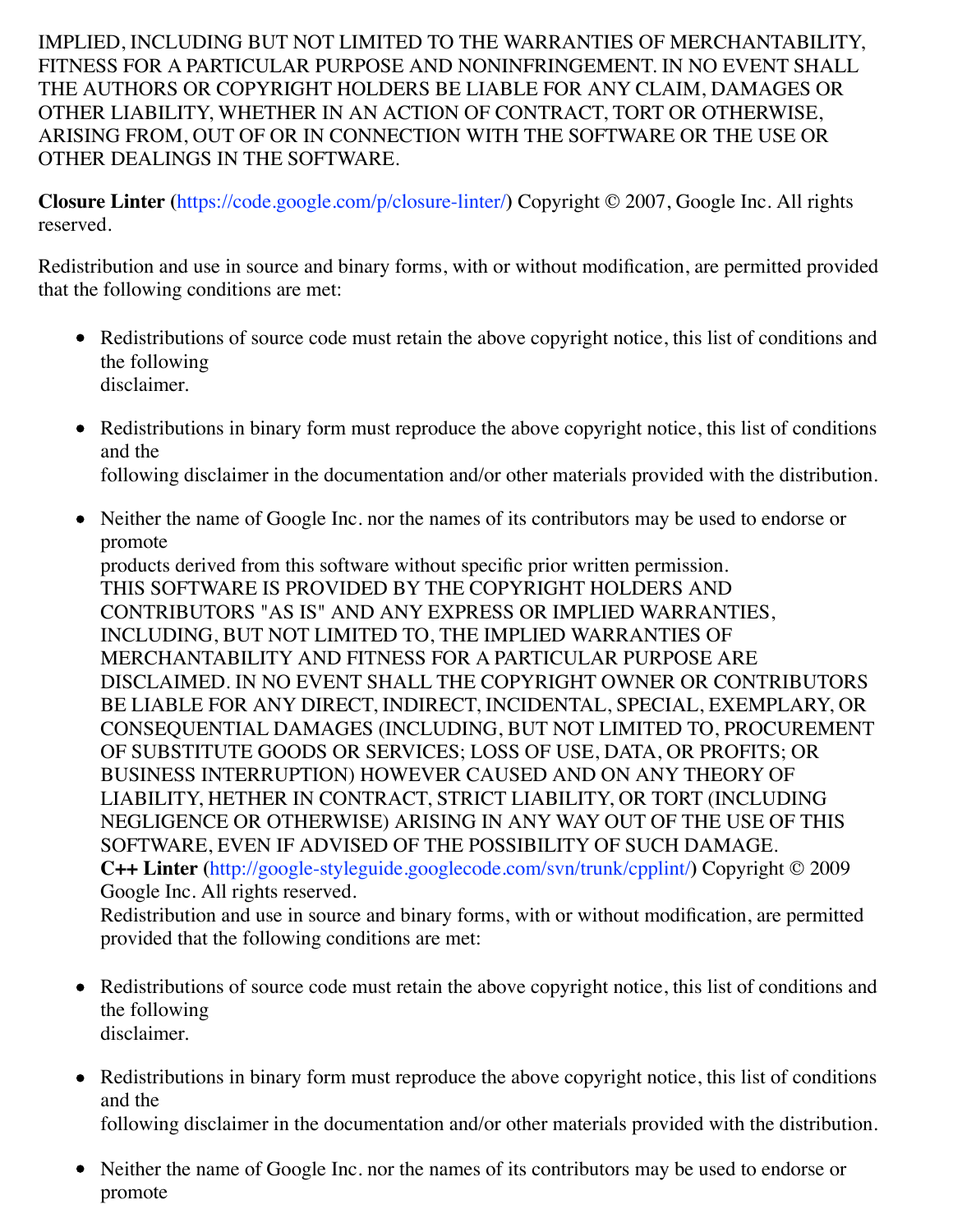products derived from this software without specific prior written permission. THIS SOFTWARE IS PROVIDED BY THE COPYRIGHT HOLDERS AND CONTRIBUTORS "AS IS" AND ANY EXPRESS OR IMPLIED WARRANTIES, INCLUDING, BUT NOT LIMITED TO, THE IMPLIED WARRANTIES OF MERCHANTABILITY AND FITNESS FOR A PARTICULAR PURPOSE ARE DISCLAIMED. IN NO EVENT SHALL THE COPYRIGHT OWNER OR CONTRIBUTORS BE LIABLE FOR ANY DIRECT, INDIRECT, INCIDENTAL, SPECIAL, EXEMPLARY, OR CONSEQUENTIAL DAMAGES (INCLUDING, BUT NOT LIMITED TO, PROCUREMENT OF SUBSTITUTE GOODS OR SERVICES; LOSS OF USE, DATA, OR PROFITS; OR BUSINESS INTERRUPTION) HOWEVER CAUSED AND ON ANY THEORY OF LIABILITY, WHETHER IN CONTRACT, STRICT LIABILITY, OR TORT (INCLUDING NEGLIGENCE OR OTHERWISE) ARISING IN ANY WAY OUT OF THE USE OF THIS SOFTWARE, EVEN IF ADVISED OF THE POSSIBILITY OF SUCH DAMAGE. **punycode.js (**http://mths.be/punycode**)**

Copyright © 2011 Mathias Bynens <http://mathiasbynens.be/> Available under MIT license <http://mths.be/mit>

**GYP (**https://code.google.com/p/gyp/**)** Copyright © 2009 Google Inc. All rights reserved.

promote

Redistribution and use in source and binary forms, with or without modification, are permitted provided that the following conditions are met:

- Redistributions of source code must retain the above copyright notice, this list of conditions and the following disclaimer.
- Redistributions in binary form must reproduce the above copyright notice, this list of conditions and the following disclaimer in the documentation and/or other materials provided with the distribution.
- Neither the name of Google Inc. nor the names of its contributors may be used to endorse or promote products derived from this software without specific prior written permission. THIS SOFTWARE IS PROVIDED BY THE COPYRIGHT HOLDERS AND CONTRIBUTORS "AS IS" AND ANY EXPRESS OR IMPLIED WARRANTIES, INCLUDING, BUT NOT LIMITED TO, THE IMPLIED WARRANTIES OF MERCHANTABILITY AND FITNESS FOR A PARTICULAR PURPOSE ARE DISCLAIMED. IN NO EVENT SHALL THE COPYRIGHT OWNER OR CONTRIBUTORS BE LIABLE FOR ANY DIRECT, INDIRECT, INCIDENTAL, SPECIAL, EXEMPLARY, OR CONSEQUENTIAL DAMAGES (INCLUDING, BUT NOT LIMITED TO, PROCUREMENT OF SUBSTITUTE GOODS OR SERVICES; LOSS OF USE, DATA, OR PROFITS; OR BUSINESS INTERRUPTION) HOWEVER CAUSED AND ON ANY THEORY OF LIABILITY, WHETHER IN CONTRACT, STRICT LIABILITY, OR TORT (INCLUDING NEGLIGENCE OR OTHERWISE) ARISING IN ANY WAY OUT OF THE USE OF THIS SOFTWARE, EVEN IF ADVISED OF THE POSSIBILITY OF SUCH DAMAGE. **Zlib(**http://zlib.net/**)**

See full text of the Zlib License, below.

**Node Package Manager(**https://npmjs.com/**)** Copyright © Isaac Z. Schlueter. All rights reserved.

The Artistic License 2.0 Copyright © 2000-2006, The Perl Foundation.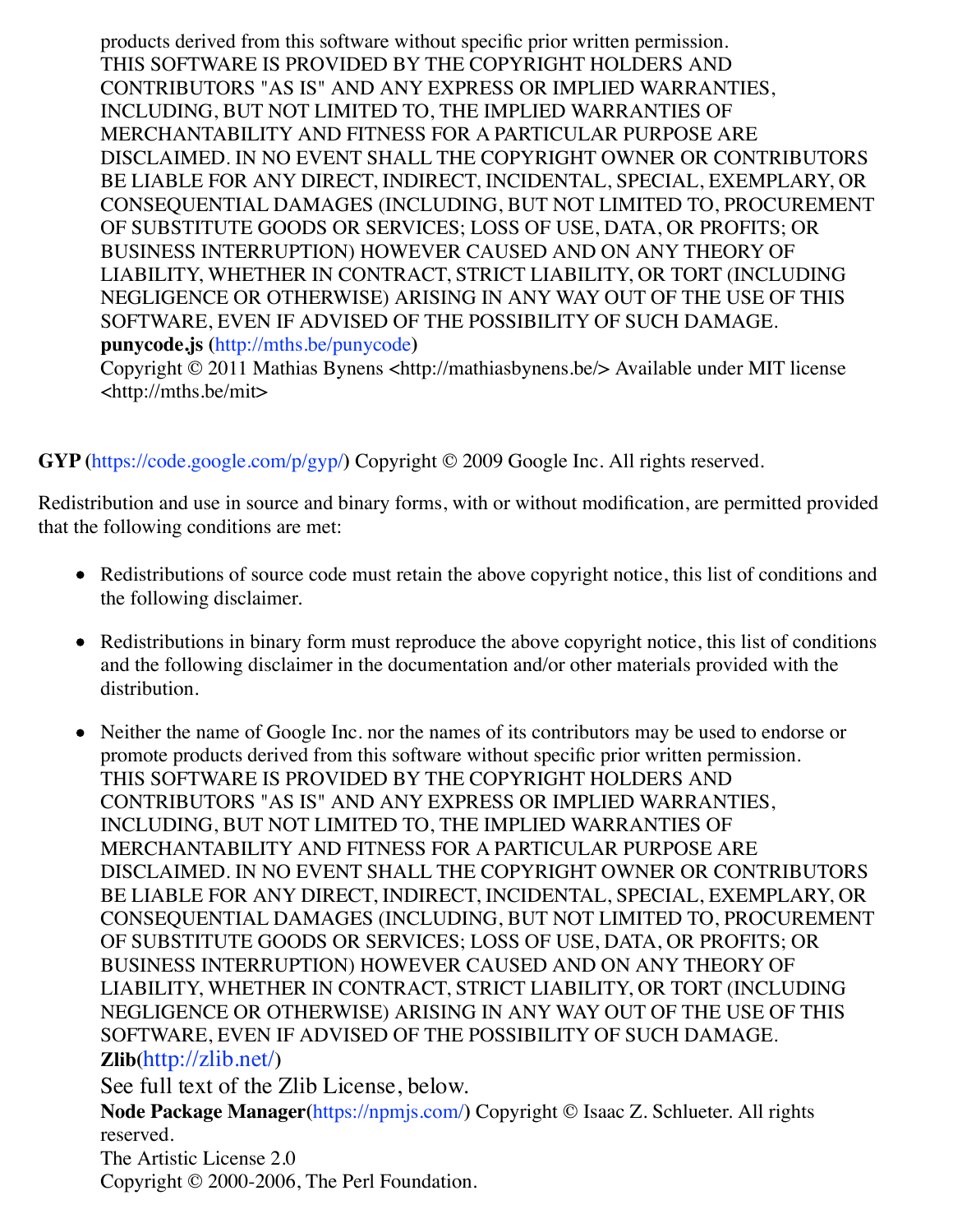Everyone is permitted to copy and distribute verbatim copies of this license document, but changing it is not allowed.

#### PREAMBLE

This license establishes the terms under which a given free software Package may be copied, modified, distributed,

and/or redistributed.

The intent is that the Copyright Holder maintains some artistic control over the development of that Package while still keeping the Package available as open source and free software.

You are always permitted to make arrangements wholly outside of this license directly with the Copyright Holder of a given Package. If the terms of this license do not permit the full use that you propose to make of the Package, you should contact the Copyright Holder and seek a different licensing arrangement.

**DEFINITIONS** 

"Copyright Holder" means the individual(s) or organization(s) named in the copyright notice for the entire Package. "Contributor" means any party that has contributed code or other material to the Package, in accordance with the

Copyright Holder's procedures.

"You" and "your" means any person who would like to copy, distribute, or modify the Package. "Package" means the collection of files distributed by the Copyright Holder, and derivatives of that collection and/or of those files. A given Package may consist of either the Standard Version, or a Modified Version. "Distribute" means providing a copy of the Package or making it accessible to anyone else, or in the case of a company or organization, to others outside of your company or organization.

"Distributor Fee" means any fee that you charge for Distributing this Package or providing support for this Package to another party. It does not mean licensing fees.

"Standard Version" refers to the Package if it has not been modified, or has been modified only in ways explicitly requested by the Copyright Holder.

"Modified Version" means the Package, if it has been changed, and such changes were not explicitly requested by the Copyright Holder.

"Original License" means this Artistic License as Distributed with the Standard Version of the Package, in its current version or as it may be modified by The Perl Foundation in the future.

"Source" form means the source code, documentation source, and configuration files for the Package. "Compiled" form means the compiled bytecode, object code, binary, or any other form resulting from mechanical transformation or translation of the Source form.

# PERMISSION FOR USE AND MODIFICATION WITHOUT DISTRIBUTION

- You are permitted to use the Standard Version and create and use Modified Versions for any purpose without restriction, provided that you do not Distribute the Modified Version. PERMISSIONS FOR REDISTRIBUTION OF THE STANDARD VERSION
- You may Distribute verbatim copies of the Source form of the Standard Version of this Package in any medium without restriction, either gratis or for a Distributor Fee, provided that you duplicate all of the original copyright notices and associated disclaimers. At your discretion, such verbatim copies may or may not include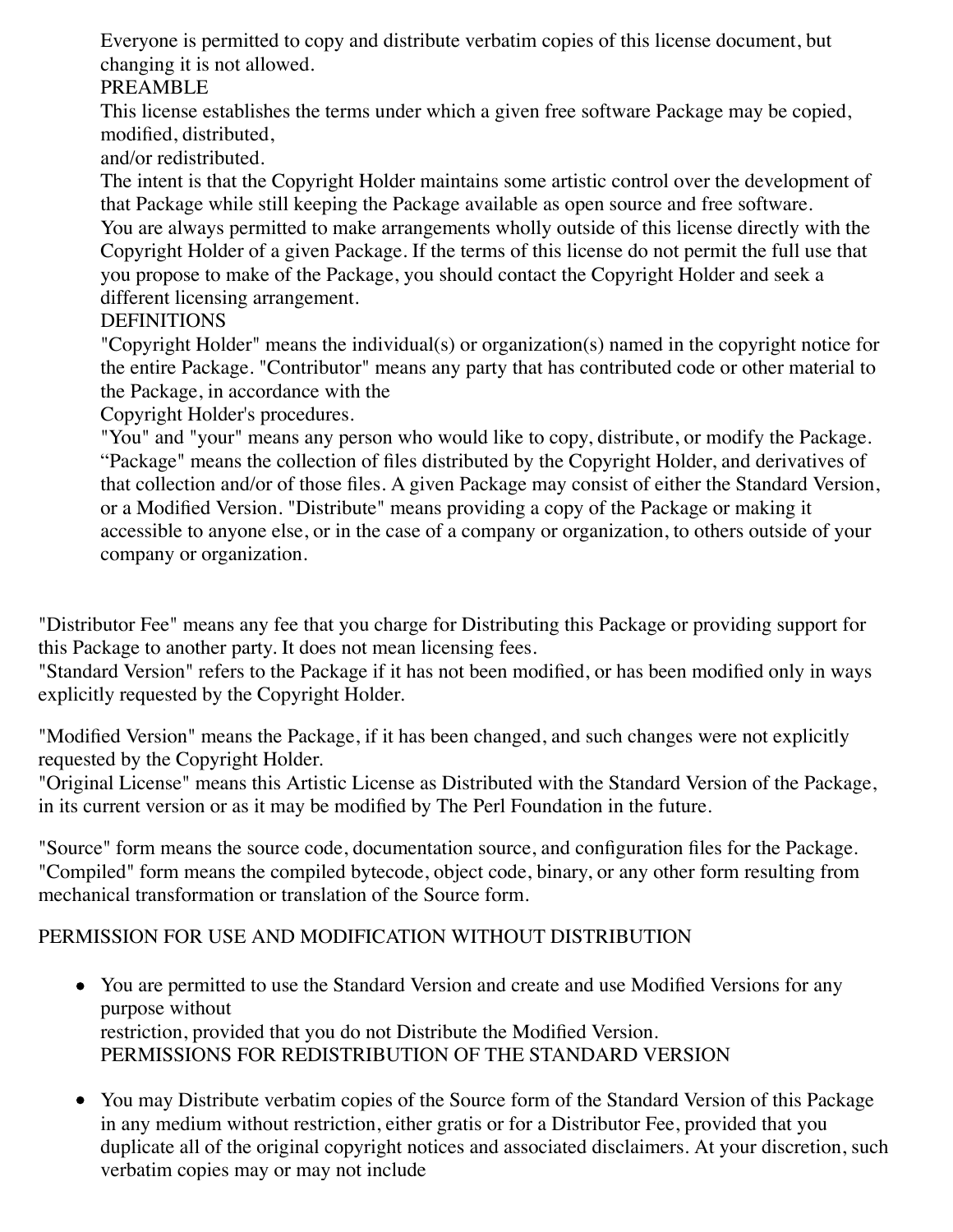verbatim copies may or may not include a Compiled form of the Package.

- You may apply any bug fixes, portability changes, and other modifications made available from the Copyright Holder. The resulting Package will still be considered the Standard Version, and as such will be subject to the Original License. DISTRIBUTION OF MODIFIED VERSIONS OF THE PACKAGE AS SOURCE
- You may Distribute your Modified Version as Source (either gratis or for a Distributor Fee, and with or without a Compiled form of the Modified Version) provided that you clearly document how it differs from the Standard Version, including, but not limited to, documenting any nonstandard features, executables, or

modules, and provided that you do at least ONE of the following:

- (a) make the Modified Version available to the Copyright Holder of the Standard Version, under the Original License, so that the Copyright Holder may include your modifications in the Standard Version.
- (b) ensure that installation of your Modified Version does not prevent the user installing or running the Standard Version. In addition, the Modified Version must bear a name that is different from the name of the Standard Version.

(c) allow anyone who receives a copy of the Modified Version to make the Source form of the Modified Version available to others under i.the Original License or ii.a license that permits the licensee to freely copy, modify and redistribute the Modified Version using the same licensing terms that apply to the copy that the licensee received, and requires that the Source form of the Modified Version, and of any works derived from it, be made freely available in that license fees are prohibited but Distributor Fees are allowed.

### DISTRIBUTION OF COMPILED FORMS OF THE STANDARD VERSION OR MODIFIED VERSIONS WITHOUT THE SOURCE

You may Distribute Compiled forms of the Standard Version without the Source, provided that you include complete instructions on how to get the Source of the Standard Version. Such instructions must be valid at the time of your distribution. If these instructions, at any time while you are carrying out such distribution,

become invalid, you must provide new instructions on demand or cease further distribution. If you provide valid instructions or cease distribution within thirty days after you become aware that the instructions are invalid, then you do not forfeit any of your rights under this license.

• You may Distribute a Modified Version in Compiled form without the Source, provided that you comply with Section 4 with respect to the Source of the Modified Version.

# AGGREGATING OR LINKING THE PACKAGE

You may aggregate the Package (either the Standard Version or Modified Version) with other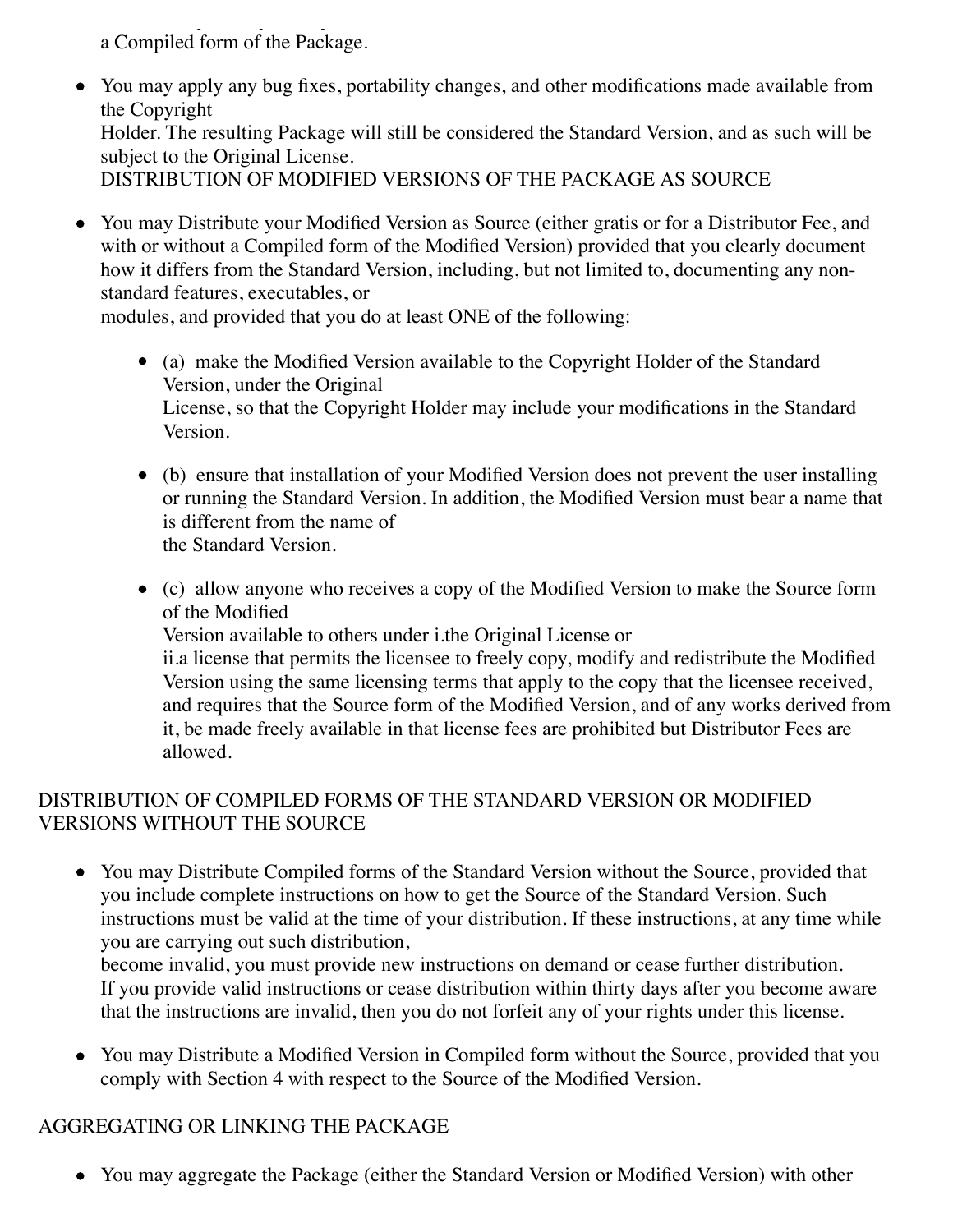packages and

Distribute the resulting aggregation provided that you do not charge a licensing fee for the Package. Distributor Fees are permitted, and licensing fees for other components in the aggregation are permitted. The terms of this license apply to the use and Distribution of the Standard or Modified Versions as included in the aggregation.

- You are permitted to link Modified and Standard Versions with other works, to embed the Package in a larger work of your own, or to build stand-alone binary or bytecode versions of applications that include the Package, and Distribute the result without restriction, provided the result does not expose a direct interface to the Package. ITEMS THAT ARE NOT CONSIDERED PART OF A MODIFIED VERSION
- Works (including, but not limited to, modules and scripts) that merely extend or make use of the Package, do not, by themselves, cause the Package to be a Modified Version. In addition, such works are not considered parts of the Package itself, and are not subject to the terms of this license. GENERAL PROVISIONS
- Any use, modification, and distribution of the Standard or Modified Versions is governed by this Artistic

License. By using, modifying or distributing the Package, you accept this license. Do not use, modify, or

distribute the Package, if you do not accept this license.

• If your Modified Version has been derived from a Modified Version made by someone other than you, you are

nevertheless required to ensure that your Modified Version complies with the requirements of this license.

• This license does not grant you the right to use any trademark, service mark, tradename, or logo of the

Copyright Holder.

This license includes the non-exclusive, worldwide, free-of-charge patent license to make, have made, use,

offer to sell, sell, import and otherwise transfer the Package with respect to any patent claims licensable by the Copyright Holder that are necessarily infringed by the Package. If you institute patent litigation (including a cross-claim or counterclaim) against any party alleging that the Package constitutes direct or contributory patent infringement, then this Artistic License to you shall terminate on the date that such litigation is filed.

DisclaimerofWarranty:

THE PACKAGE IS PROVIDED BY THE COPYRIGHT HOLDER AND CONTRIBUTORS "AS IS' AND WITHOUT ANY EXPRESS OR IMPLIED WARRANTIES. THE IMPLIED WARRANTIES OF MERCHANTABILITY, FITNESS FOR A PARTICULAR PURPOSE, OR NON-INFRINGEMENT ARE DISCLAIMED TO THE EXTENT PERMITTED BY YOUR LOCAL LAW. UNLESS REQUIRED BY LAW, NO COPYRIGHT HOLDER OR CONTRIBUTOR WILL BE LIABLE FOR ANY DIRECT, INDIRECT, INCIDENTAL, OR CONSEQUENTIAL DAMAGES ARISING IN ANY WAY OUT OF THE USE OF THE PACKAGE, EVEN IF ADVISED OF THE POSSIBILITY OF SUCH DAMAGE.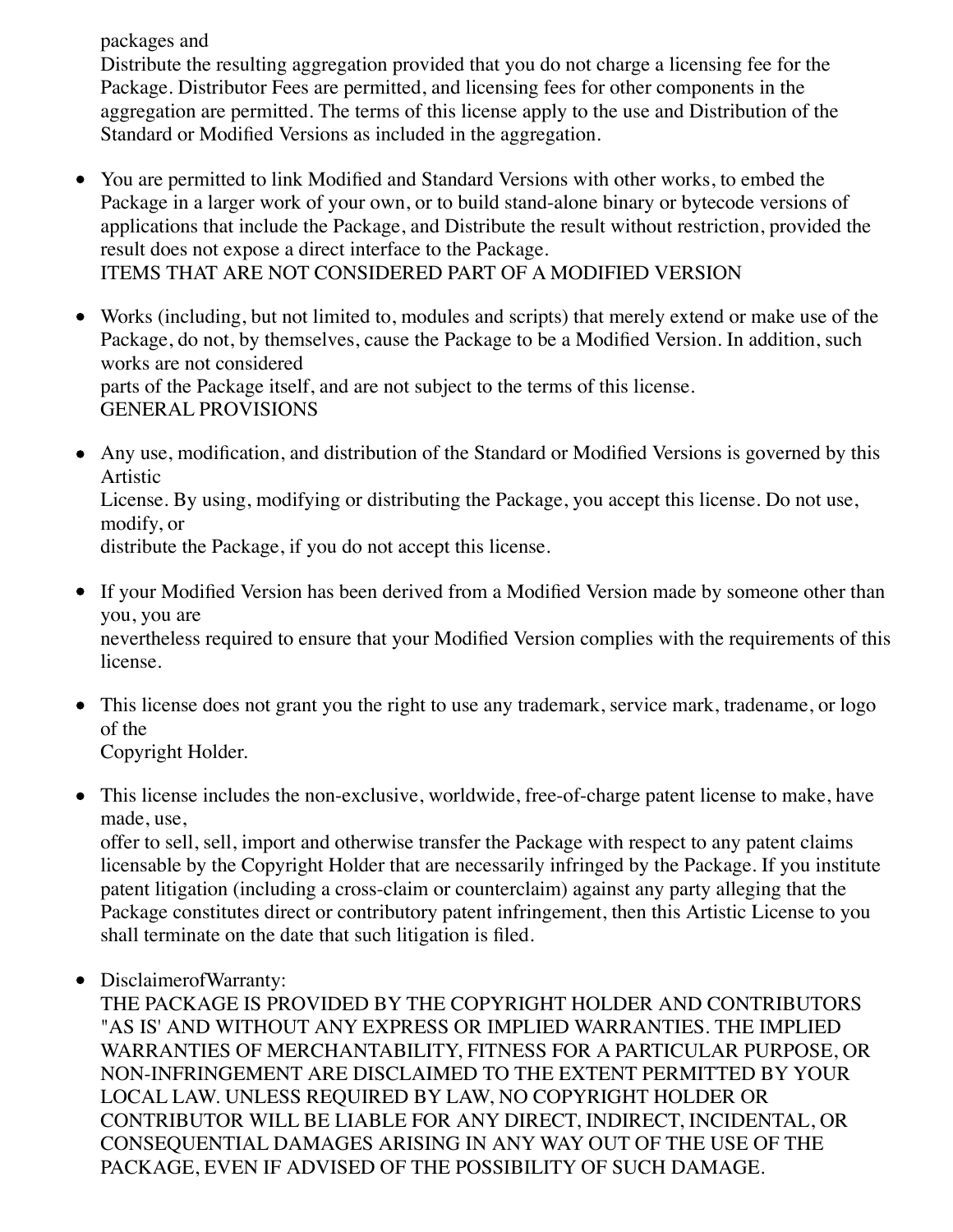#### **Marked (**https://github.com/chjj/marked**)**

Copyright © 2011-2012, Christopher Jeffrey (https://github.com/chjj/)

Permission is hereby granted, free of charge, to any person obtaining a copy of this software and associated documentation files (the "Software"), to deal in the Software without restriction, including without limitation the rights to use, copy, modify, merge, publish, distribute, sublicense, and/or sell copies of the Software, and to permit persons to whom the Software is furnished to do so, subject to the following conditions:

The above copyright notice and this permission notice shall be included in all copies or substantial portions of the Software.

THE SOFTWARE IS PROVIDED "AS IS", WITHOUT WARRANTY OF ANY KIND, EXPRESS OR IMPLIED, INCLUDING BUT NOT LIMITED TO THE WARRANTIES OF MERCHANTABILITY, FITNESS FOR A PARTICULAR PURPOSE AND NONINFRINGEMENT. IN NO EVENT SHALL THE AUTHORS OR COPYRIGHT HOLDERS BE LIABLE FOR ANY CLAIM, DAMAGES OR OTHER LIABILITY, WHETHER IN AN ACTION OF CONTRACT, TORT OR OTHERWISE, ARISING FROM, OUT OF OR IN CONNECTION WITH THE SOFTWARE OR THE USE OR OTHER DEALINGS IN THE SOFTWARE.

**Node-Weak (**https://github.com/TooTallNate/node-weak**)** Copyright © 2011, Ben Noordhuis <info@bnoordhuis.nl>

Permission to use, copy, modify, and/or distribute this software for any purpose with or without fee is hereby granted, provided that the above copyright notice and this permission notice appear in all copies.

THE SOFTWARE IS PROVIDED "AS IS" AND THE AUTHOR DISCLAIMS ALL WARRANTIES WITH REGARD TO THIS SOFTWARE INCLUDING ALL IMPLIED WARRANTIES OF MERCHANTABILITY AND FITNESS. IN NO EVENT SHALL THE AUTHOR BE LIABLE FOR ANY SPECIAL, DIRECT, INDIRECT, OR CONSEQUENTIAL DAMAGES OR ANY DAMAGES WHATSOEVER RESULTING FROM LOSS OF USE, DATA OR PROFITS, WHETHER IN AN ACTION OF CONTRACT, NEGLIGENCE OR OTHER TORTIOUS ACTION, ARISING OUT OF OR IN CONNECTION WITH THE USE OR PERFORMANCE OF THIS SOFTWARE.

**ngx-queue.h (**http://wiki.nginx.org/**)** Copyright © 2002-2012 Igor Sysoev Copyright © 2011,2012 Nginx, Inc.

Redistribution and use in source and binary forms, with or without modification, are permitted provided that the following conditions are met:

- Redistributions of source code must retain the above copyright notice, this list of conditions and the following disclaimer.
- Redistributions in binary form must reproduce the above copyright notice, this list of conditions and the following disclaimer in the documentation and/or other materials provided with the distribution.

THIS SOFTWARE IS PROVIDED BY AUTHOR AND CONTRIBUTORS ``AS IS'' AND ANY EXPRESS OR IMPLIED WARRANTIES, INCLUDING, BUT NOT LIMITED TO, THE IMPLIED